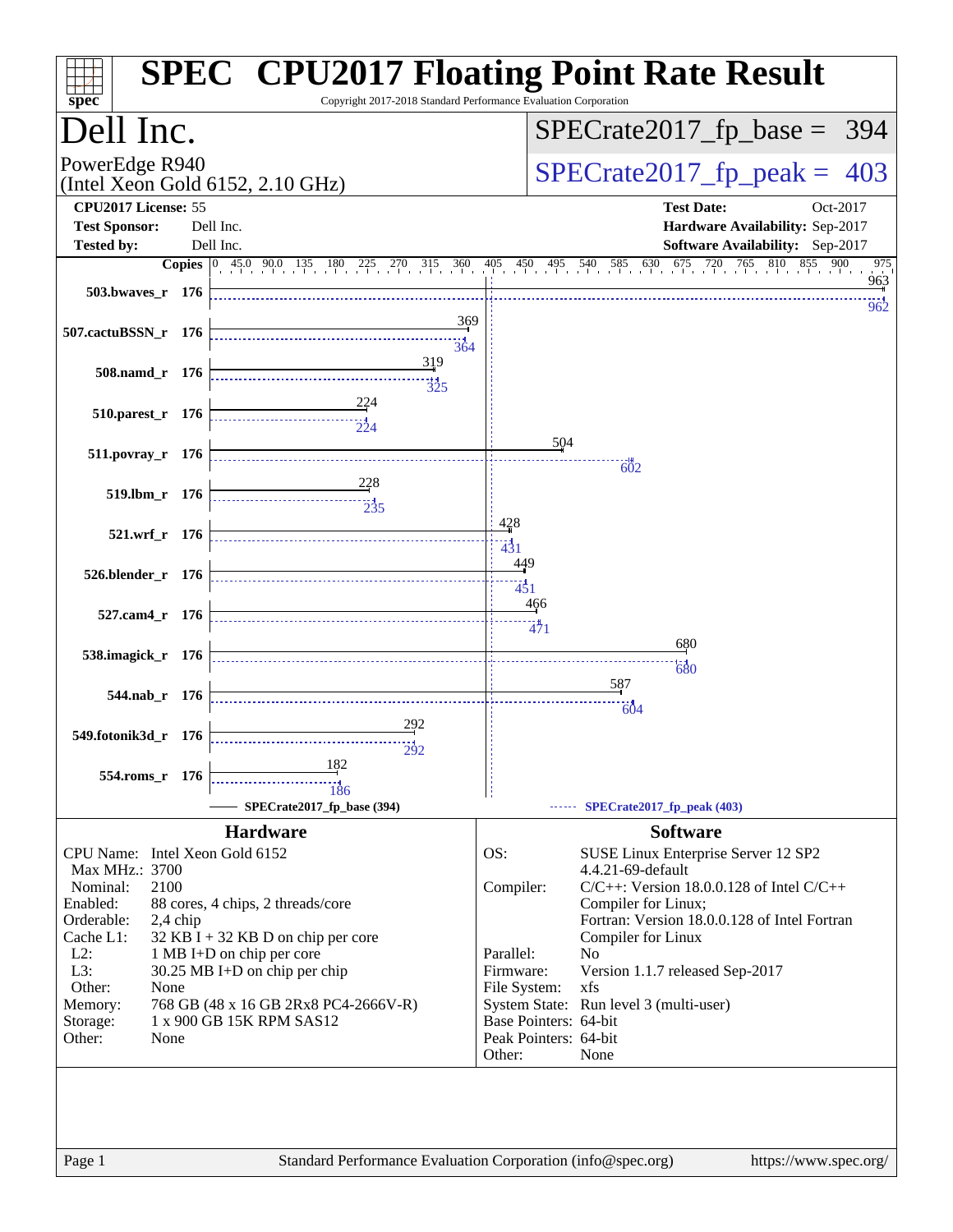Copyright 2017-2018 Standard Performance Evaluation Corporation

## Dell Inc.

**[spec](http://www.spec.org/)**

## (Intel Xeon Gold 6152, 2.10 GHz)

## [SPECrate2017\\_fp\\_base =](http://www.spec.org/auto/cpu2017/Docs/result-fields.html#SPECrate2017fpbase) 394

PowerEdge R940<br>(Intel Xeon Gold 6152, 2.10 GHz)  $\begin{array}{c|c}\n\text{SPECrate2017\_fp\_peak = 403}\n\end{array}$ 

**[CPU2017 License:](http://www.spec.org/auto/cpu2017/Docs/result-fields.html#CPU2017License)** 55 **[Test Date:](http://www.spec.org/auto/cpu2017/Docs/result-fields.html#TestDate)** Oct-2017 **[Test Sponsor:](http://www.spec.org/auto/cpu2017/Docs/result-fields.html#TestSponsor)** Dell Inc. **[Hardware Availability:](http://www.spec.org/auto/cpu2017/Docs/result-fields.html#HardwareAvailability)** Sep-2017 **[Tested by:](http://www.spec.org/auto/cpu2017/Docs/result-fields.html#Testedby)** Dell Inc. **[Software Availability:](http://www.spec.org/auto/cpu2017/Docs/result-fields.html#SoftwareAvailability)** Sep-2017

#### **[Results Table](http://www.spec.org/auto/cpu2017/Docs/result-fields.html#ResultsTable)**

|                                  | <b>Base</b>   |                |       |                | <b>Peak</b> |                |       |               |                |              |                |              |                |              |
|----------------------------------|---------------|----------------|-------|----------------|-------------|----------------|-------|---------------|----------------|--------------|----------------|--------------|----------------|--------------|
| <b>Benchmark</b>                 | <b>Copies</b> | <b>Seconds</b> | Ratio | <b>Seconds</b> | Ratio       | <b>Seconds</b> | Ratio | <b>Copies</b> | <b>Seconds</b> | <b>Ratio</b> | <b>Seconds</b> | <b>Ratio</b> | <b>Seconds</b> | <b>Ratio</b> |
| 503.bwaves_r                     | 176           | 1833           | 963   | 1837           | 961         | 1833           | 963   | 176           | 1832           | 963          | 1835           | 962          | 1836           | 961          |
| 507.cactuBSSN r                  | 176           | 604            | 369   | 603            | 369         | 605            | 368   | 176           | 614            | 363          | 612            | 364          | 611            | 365          |
| $508$ .namd $r$                  | 176           | 524            | 319   | 519            | 322         | 525            | 319   | 176           | 514            | 325          | 513            | 326          | 527            | 317          |
| 510.parest_r                     | 176           | 2051           | 224   | 2051           | 225         | 2055           | 224   | 176           | 2057           | 224          | 2056           | 224          | 2062           | 223          |
| 511.povray_r                     | 176           | 818            | 502   | 815            | 504         | 815            | 504   | 176           | 687            | 598          | 683            | 602          | 681            | 603          |
| 519.1bm_r                        | 176           | 814            | 228   | 814            | 228         | 815            | 228   | 176           | 790            | 235          | 788            | 235          | 790            | 235          |
| $521$ .wrf r                     | 176           | 920            | 428   | 916            | 430         | 923            | 427   | 176           | 916            | 431          | 915            | 431          | 916            | 430          |
| 526.blender r                    | 176           | 596            | 450   | 598            | 448         | 597            | 449   | 176           | 595            | 450          | 593            | 452          | 595            | 451          |
| 527.cam4_r                       | 176           | 659            | 467   | 661            | 466         | 660            | 466   | 176           | 656            | 469          | 654            | 471          | 653            | 471          |
| 538.imagick_r                    | 176           | 643            | 681   | 643            | 680         | 644            | 680   | 176           | 643            | 681          | 643            | 680          | 657            | 666          |
| 544.nab r                        | 176           | 504            | 588   | 505            | 587         | 505            | 586   | 176           | 491            | 604          | 492            | 602          | 490            | 605          |
| 549.fotonik3d r                  | 176           | 2347           | 292   | 2345           | 292         | 2348           | 292   | 176           | 2348           | 292          | 2347           | 292          | 2347           | 292          |
| $554$ .roms $r$                  | 176           | 1534           | 182   | 1539           | 182         | 1541           | 182   | 176           | 1505           | 186          | 1503           | <b>186</b>   | 1500           | 186          |
| $SPECrate2017_fp\_base =$<br>394 |               |                |       |                |             |                |       |               |                |              |                |              |                |              |

**[SPECrate2017\\_fp\\_peak =](http://www.spec.org/auto/cpu2017/Docs/result-fields.html#SPECrate2017fppeak) 403**

Results appear in the [order in which they were run](http://www.spec.org/auto/cpu2017/Docs/result-fields.html#RunOrder). Bold underlined text [indicates a median measurement](http://www.spec.org/auto/cpu2017/Docs/result-fields.html#Median).

#### **[Submit Notes](http://www.spec.org/auto/cpu2017/Docs/result-fields.html#SubmitNotes)**

 The numactl mechanism was used to bind copies to processors. The config file option 'submit' was used to generate numactl commands to bind each copy to a specific processor. For details, please see the config file.

### **[Operating System Notes](http://www.spec.org/auto/cpu2017/Docs/result-fields.html#OperatingSystemNotes)**

Stack size set to unlimited using "ulimit -s unlimited"

#### **[General Notes](http://www.spec.org/auto/cpu2017/Docs/result-fields.html#GeneralNotes)**

Environment variables set by runcpu before the start of the run: LD\_LIBRARY\_PATH = "/home/cpu2017/lib/ia32:/home/cpu2017/lib/intel64:/home/cpu2017/je5.0.1-32:/home/cpu2017/je5.0.1-64"

 Binaries compiled on a system with 1x Intel Core i7-4790 CPU + 32GB RAM memory using Redhat Enterprise Linux 7.4 Transparent Huge Pages enabled by default Prior to runcpu invocation Filesystem page cache synced and cleared with: sync; echo 3> /proc/sys/vm/drop\_caches runcpu command invoked through numactl i.e.: numactl --interleave=all runcpu <etc>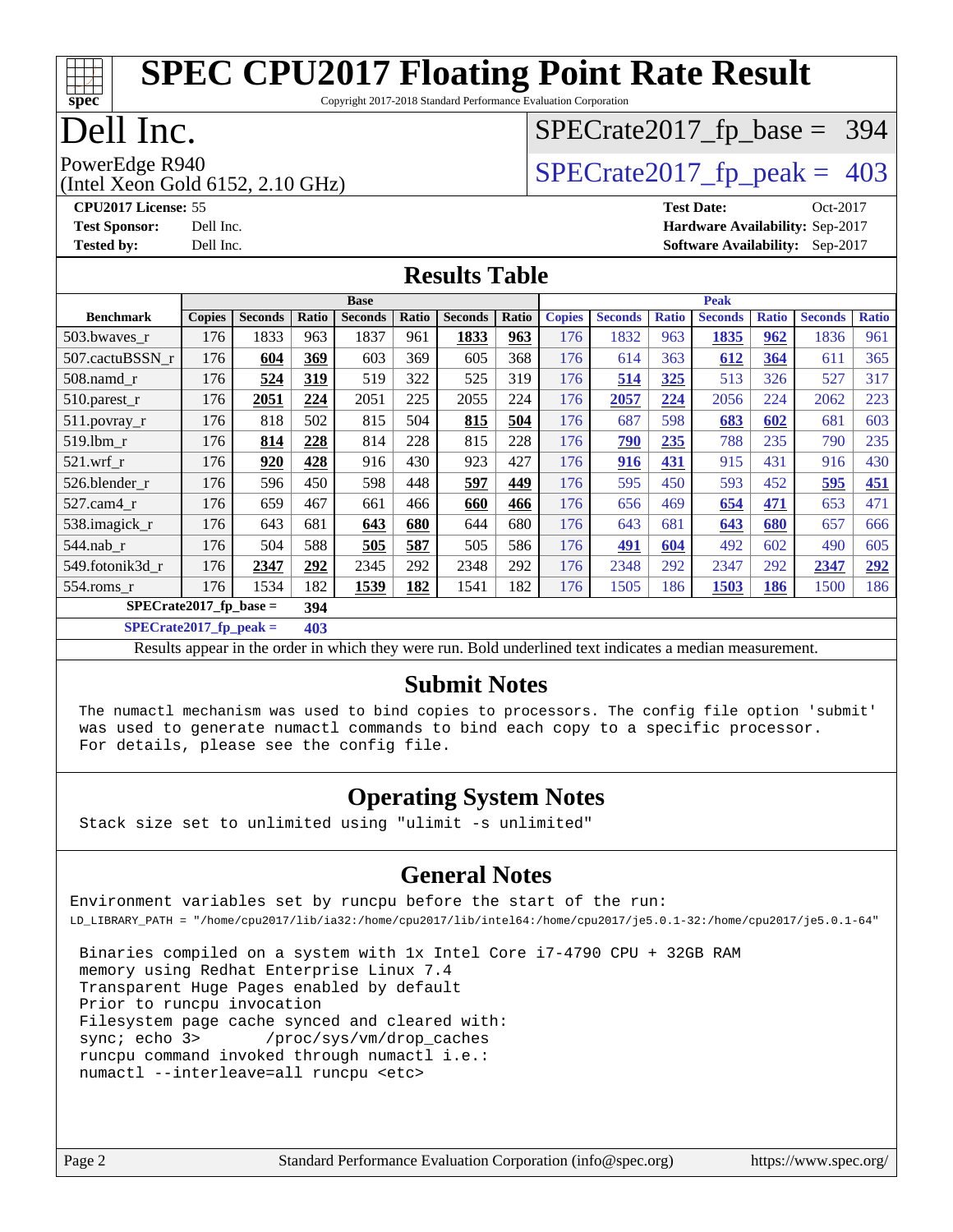# **[spec](http://www.spec.org/)**

## **[SPEC CPU2017 Floating Point Rate Result](http://www.spec.org/auto/cpu2017/Docs/result-fields.html#SPECCPU2017FloatingPointRateResult)**

Copyright 2017-2018 Standard Performance Evaluation Corporation

## Dell Inc.

(Intel Xeon Gold 6152, 2.10 GHz)

[SPECrate2017\\_fp\\_base =](http://www.spec.org/auto/cpu2017/Docs/result-fields.html#SPECrate2017fpbase) 394

PowerEdge R940<br>(Intel Xeon Gold 6152, 2.10 GHz)  $\begin{array}{c|c}\n\text{SPECrate2017\_fp\_peak = 403}\n\end{array}$ 

**[CPU2017 License:](http://www.spec.org/auto/cpu2017/Docs/result-fields.html#CPU2017License)** 55 **[Test Date:](http://www.spec.org/auto/cpu2017/Docs/result-fields.html#TestDate)** Oct-2017 **[Test Sponsor:](http://www.spec.org/auto/cpu2017/Docs/result-fields.html#TestSponsor)** Dell Inc. **[Hardware Availability:](http://www.spec.org/auto/cpu2017/Docs/result-fields.html#HardwareAvailability)** Sep-2017 **[Tested by:](http://www.spec.org/auto/cpu2017/Docs/result-fields.html#Testedby)** Dell Inc. **[Software Availability:](http://www.spec.org/auto/cpu2017/Docs/result-fields.html#SoftwareAvailability)** Sep-2017

#### **[Platform Notes](http://www.spec.org/auto/cpu2017/Docs/result-fields.html#PlatformNotes)**

Page 3 Standard Performance Evaluation Corporation [\(info@spec.org\)](mailto:info@spec.org) <https://www.spec.org/> BIOS settings: Logical Processor Enabled Virtualization Technology Disabled Sub NUMA Cluster Enabled System Profile set to Custom CPU Performance set to Maximum Performance C1E Disabled C States set to Autonomous Uncore Frequency set to Dynamic Memory Patrol Scrub Disabled Energy Efficiency Policy set to Performance CPU Interconnect Bus Link Power Management Disabled PCI ASPM L1 Link Power Management Disabled Sysinfo program /home/cpu2017/bin/sysinfo Rev: r5797 of 2017-06-14 96c45e4568ad54c135fd618bcc091c0f running on linux-apb2 Fri Oct 20 09:15:06 2017 SUT (System Under Test) info as seen by some common utilities. For more information on this section, see <https://www.spec.org/cpu2017/Docs/config.html#sysinfo> From /proc/cpuinfo model name : Intel(R) Xeon(R) Gold 6152 CPU @ 2.10GHz 4 "physical id"s (chips) 176 "processors" cores, siblings (Caution: counting these is hw and system dependent. The following excerpts from /proc/cpuinfo might not be reliable. Use with caution.) cpu cores : 22 siblings : 44 physical 0: cores 0 1 2 3 4 5 8 9 10 11 12 16 17 18 19 20 21 24 25 26 27 28 physical 1: cores 0 1 2 3 4 5 8 9 10 11 12 16 17 18 19 20 21 24 25 26 27 28 physical 2: cores 0 1 2 3 4 5 8 9 10 11 12 16 17 18 19 20 21 24 25 26 27 28 physical 3: cores 0 1 2 3 4 5 8 9 10 11 12 16 17 18 19 20 21 24 25 26 27 28 From lscpu: Architecture: x86\_64 CPU op-mode(s): 32-bit, 64-bit Byte Order: Little Endian CPU(s): 176 On-line CPU(s) list: 0-175 Thread(s) per core: 2 Core(s) per socket: 22 Socket(s): 4 NUMA node(s): 8 Vendor ID: GenuineIntel CPU family: 6 Model: 85 **(Continued on next page)**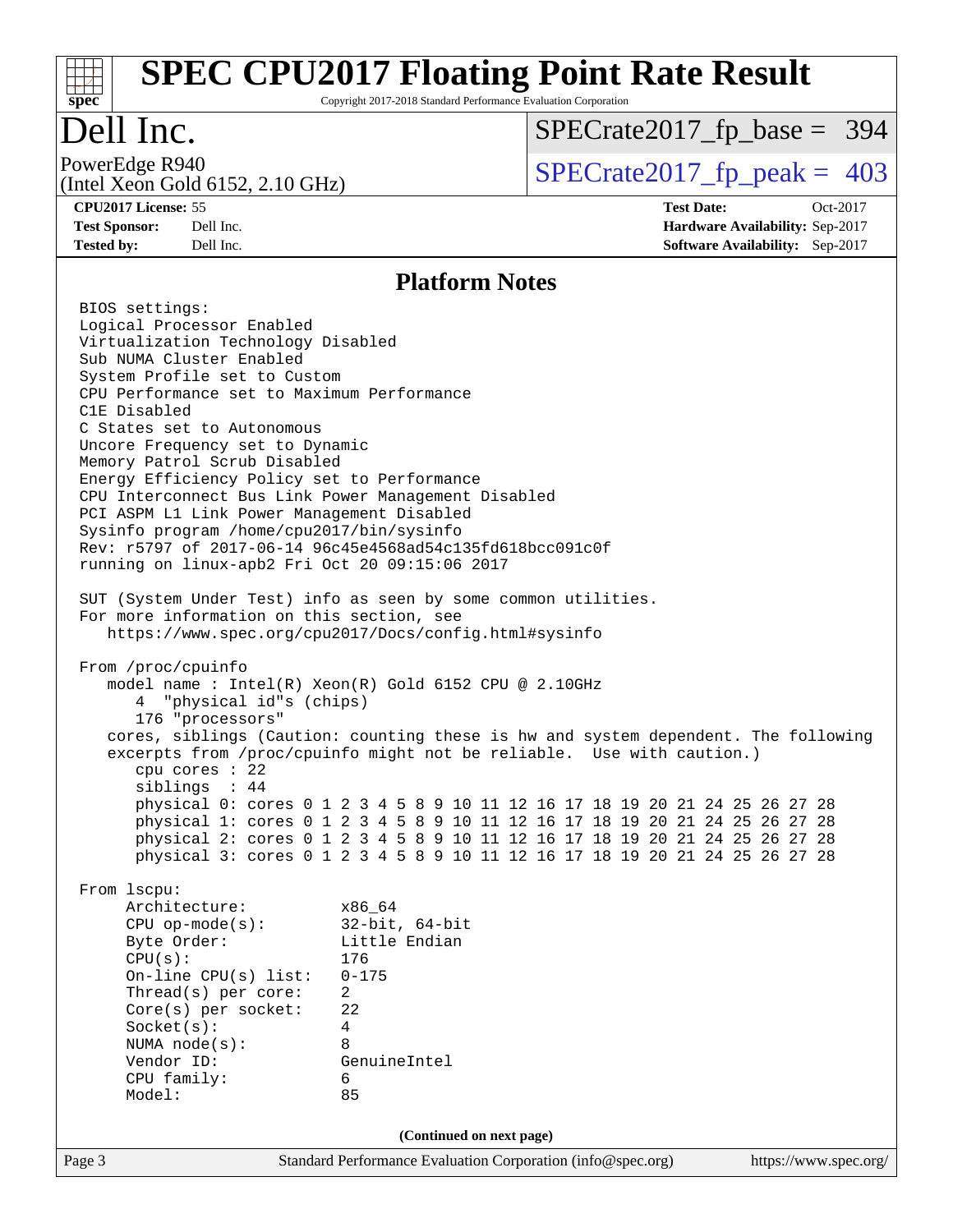## **[spec](http://www.spec.org/)**

## **[SPEC CPU2017 Floating Point Rate Result](http://www.spec.org/auto/cpu2017/Docs/result-fields.html#SPECCPU2017FloatingPointRateResult)**

Copyright 2017-2018 Standard Performance Evaluation Corporation

### Dell Inc.

[SPECrate2017\\_fp\\_base =](http://www.spec.org/auto/cpu2017/Docs/result-fields.html#SPECrate2017fpbase) 394

(Intel Xeon Gold 6152, 2.10 GHz)

PowerEdge R940<br>(Intel Xeon Gold 6152, 2.10 GHz)  $\begin{array}{c|c}\n\text{SPECrate2017\_fp\_peak = 403}\n\end{array}$ 

**[CPU2017 License:](http://www.spec.org/auto/cpu2017/Docs/result-fields.html#CPU2017License)** 55 **[Test Date:](http://www.spec.org/auto/cpu2017/Docs/result-fields.html#TestDate)** Oct-2017 **[Test Sponsor:](http://www.spec.org/auto/cpu2017/Docs/result-fields.html#TestSponsor)** Dell Inc. **[Hardware Availability:](http://www.spec.org/auto/cpu2017/Docs/result-fields.html#HardwareAvailability)** Sep-2017 **[Tested by:](http://www.spec.org/auto/cpu2017/Docs/result-fields.html#Testedby)** Dell Inc. **[Software Availability:](http://www.spec.org/auto/cpu2017/Docs/result-fields.html#SoftwareAvailability)** Sep-2017

#### **[Platform Notes \(Continued\)](http://www.spec.org/auto/cpu2017/Docs/result-fields.html#PlatformNotes)**

 Model name: Intel(R) Xeon(R) Gold 6152 CPU @ 2.10GHz Stepping: 4 CPU MHz: 2095.081 BogoMIPS: 4190.16 Virtualization: VT-x L1d cache: 32K L1i cache: 32K L2 cache: 1024K L3 cache: 30976K NUMA node0 CPU(s): 0,8,16,24,32,40,48,56,64,72,80,88,96,104,112,120,128,136,144,152,160,168 NUMA node1 CPU(s): 1,9,17,25,33,41,49,57,65,73,81,89,97,105,113,121,129,137,145,153,161,169 NUMA node2 CPU(s): 2,10,18,26,34,42,50,58,66,74,82,90,98,106,114,122,130,138,146,154,162,170 NUMA node3 CPU(s): 3,11,19,27,35,43,51,59,67,75,83,91,99,107,115,123,131,139,147,155,163,171 NUMA node4 CPU(s): 4,12,20,28,36,44,52,60,68,76,84,92,100,108,116,124,132,140,148,156,164,172 NUMA node5 CPU(s): 5,13,21,29,37,45,53,61,69,77,85,93,101,109,117,125,133,141,149,157,165,173 NUMA node6 CPU(s): 6,14,22,30,38,46,54,62,70,78,86,94,102,110,118,126,134,142,150,158,166,174 NUMA node7 CPU(s): 7,15,23,31,39,47,55,63,71,79,87,95,103,111,119,127,135,143,151,159,167,175 Flags: fpu vme de pse tsc msr pae mce cx8 apic sep mtrr pge mca cmov pat pse36 clflush dts acpi mmx fxsr sse sse2 ss ht tm pbe syscall nx pdpe1gb rdtscp lm constant\_tsc art arch\_perfmon pebs bts rep\_good nopl xtopology nonstop\_tsc aperfmperf eagerfpu pni pclmulqdq dtes64 monitor ds\_cpl vmx smx est tm2 ssse3 sdbg fma cx16 xtpr pdcm pcid dca sse4\_1 sse4\_2 x2apic movbe popcnt tsc\_deadline\_timer aes xsave avx f16c rdrand lahf\_lm abm 3dnowprefetch ida arat epb pln pts dtherm intel\_pt tpr\_shadow vnmi flexpriority ept vpid fsgsbase tsc\_adjust bmi1 hle avx2 smep bmi2 erms invpcid rtm cqm mpx avx512f avx512dq rdseed adx smap clflushopt clwb avx512cd avx512bw avx512vl xsaveopt xsavec xgetbv1 cqm\_llc cqm\_occup\_llc /proc/cpuinfo cache data cache size : 30976 KB From numactl --hardware WARNING: a numactl 'node' might or might not correspond to a physical chip. available: 8 nodes (0-7) node 0 cpus: 0 8 16 24 32 40 48 56 64 72 80 88 96 104 112 120 128 136 144 152 160 168 node 0 size: 95359 MB node 0 free: 94931 MB node 1 cpus: 1 9 17 25 33 41 49 57 65 73 81 89 97 105 113 121 129 137 145 153 161 169 node 1 size: 96760 MB node 1 free: 96390 MB **(Continued on next page)**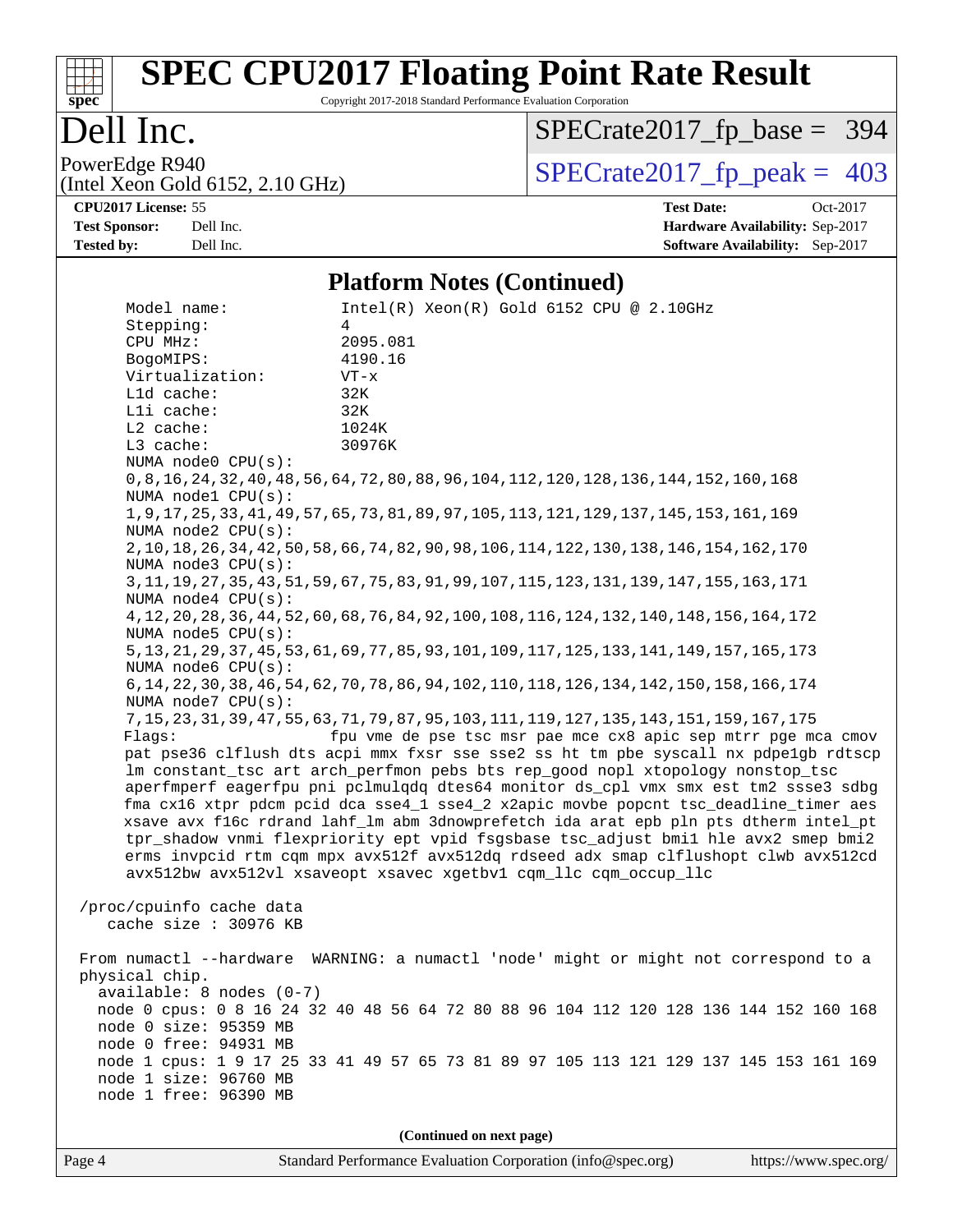

Copyright 2017-2018 Standard Performance Evaluation Corporation

### Dell Inc.

[SPECrate2017\\_fp\\_base =](http://www.spec.org/auto/cpu2017/Docs/result-fields.html#SPECrate2017fpbase) 394

(Intel Xeon Gold 6152, 2.10 GHz)

PowerEdge R940<br>(Intel Xeon Gold 6152, 2.10 GHz)  $\begin{array}{c|c}\n\text{SPECrate2017\_fp\_peak = 403}\n\end{array}$ 

**[Tested by:](http://www.spec.org/auto/cpu2017/Docs/result-fields.html#Testedby)** Dell Inc. **[Software Availability:](http://www.spec.org/auto/cpu2017/Docs/result-fields.html#SoftwareAvailability)** Sep-2017

**[CPU2017 License:](http://www.spec.org/auto/cpu2017/Docs/result-fields.html#CPU2017License)** 55 **[Test Date:](http://www.spec.org/auto/cpu2017/Docs/result-fields.html#TestDate)** Oct-2017 **[Test Sponsor:](http://www.spec.org/auto/cpu2017/Docs/result-fields.html#TestSponsor)** Dell Inc. **[Hardware Availability:](http://www.spec.org/auto/cpu2017/Docs/result-fields.html#HardwareAvailability)** Sep-2017

#### **[Platform Notes \(Continued\)](http://www.spec.org/auto/cpu2017/Docs/result-fields.html#PlatformNotes)**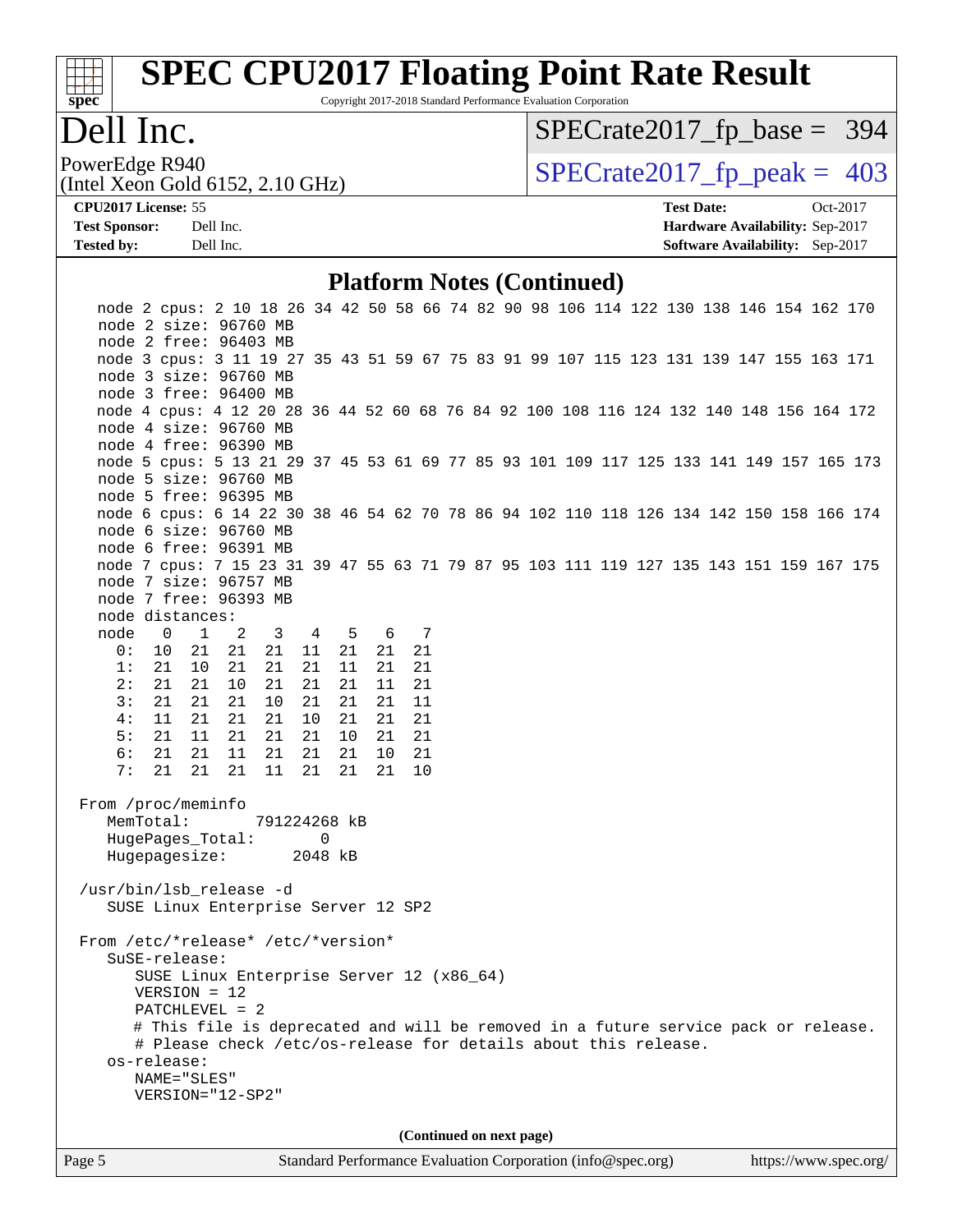# **[spec](http://www.spec.org/)**

## **[SPEC CPU2017 Floating Point Rate Result](http://www.spec.org/auto/cpu2017/Docs/result-fields.html#SPECCPU2017FloatingPointRateResult)**

Copyright 2017-2018 Standard Performance Evaluation Corporation

### Dell Inc.

[SPECrate2017\\_fp\\_base =](http://www.spec.org/auto/cpu2017/Docs/result-fields.html#SPECrate2017fpbase) 394

(Intel Xeon Gold 6152, 2.10 GHz)

PowerEdge R940<br>(Intel Xeon Gold 6152, 2.10 GHz)  $\begin{array}{c|c}\n\text{SPECrate2017\_fp\_peak = 403}\n\end{array}$ 

**[CPU2017 License:](http://www.spec.org/auto/cpu2017/Docs/result-fields.html#CPU2017License)** 55 **[Test Date:](http://www.spec.org/auto/cpu2017/Docs/result-fields.html#TestDate)** Oct-2017 **[Test Sponsor:](http://www.spec.org/auto/cpu2017/Docs/result-fields.html#TestSponsor)** Dell Inc. **[Hardware Availability:](http://www.spec.org/auto/cpu2017/Docs/result-fields.html#HardwareAvailability)** Sep-2017 **[Tested by:](http://www.spec.org/auto/cpu2017/Docs/result-fields.html#Testedby)** Dell Inc. **[Software Availability:](http://www.spec.org/auto/cpu2017/Docs/result-fields.html#SoftwareAvailability)** Sep-2017

#### **[Platform Notes \(Continued\)](http://www.spec.org/auto/cpu2017/Docs/result-fields.html#PlatformNotes)**

 VERSION\_ID="12.2" PRETTY\_NAME="SUSE Linux Enterprise Server 12 SP2" ID="sles" ANSI\_COLOR="0;32" CPE\_NAME="cpe:/o:suse:sles:12:sp2"

uname -a:

 Linux linux-apb2 4.4.21-69-default #1 SMP Tue Oct 25 10:58:20 UTC 2016 (9464f67) x86\_64 x86\_64 x86\_64 GNU/Linux

run-level 3 Oct 19 22:33

 SPEC is set to: /home/cpu2017 Filesystem Type Size Used Avail Use% Mounted on /dev/sda4 xfs 796G 17G 779G 3% /home

 Additional information from dmidecode follows. WARNING: Use caution when you interpret this section. The 'dmidecode' program reads system data which is "intended to allow hardware to be accurately determined", but the intent may not be met, as there are frequent changes to hardware, firmware, and the "DMTF SMBIOS" standard. BIOS Dell Inc. 1.1.7 08/10/2017 Memory: 12x 002C00B3002C 18ASF2G72PDZ-2G6D1 16 GB 2 rank 2666 12x 00AD00B300AD HMA82GR7AFR8N-VK 16 GB 2 rank 2666

24x 00CE063200CE M393A2K43BB1-CTD 16 GB 2 rank 2666

(End of data from sysinfo program)

#### **[Compiler Version Notes](http://www.spec.org/auto/cpu2017/Docs/result-fields.html#CompilerVersionNotes)**

| CC.    | 519.1bm_r(base) 538.imagick_r(base, peak) 544.nab_r(base)                                    |
|--------|----------------------------------------------------------------------------------------------|
|        | icc (ICC) 18.0.0 20170811<br>Copyright (C) 1985-2017 Intel Corporation. All rights reserved. |
| CC.    | 519.1bm $r(\text{peak})$ 544.nab $r(\text{peak})$                                            |
|        | icc (ICC) 18.0.0 20170811<br>Copyright (C) 1985-2017 Intel Corporation. All rights reserved. |
|        | CXXC 508. namd $r(base)$ 510. parest $r(base)$                                               |
|        | (Continued on next page)                                                                     |
| Page 6 | Standard Performance Evaluation Corporation (info@spec.org)<br>https://www.spec.org/         |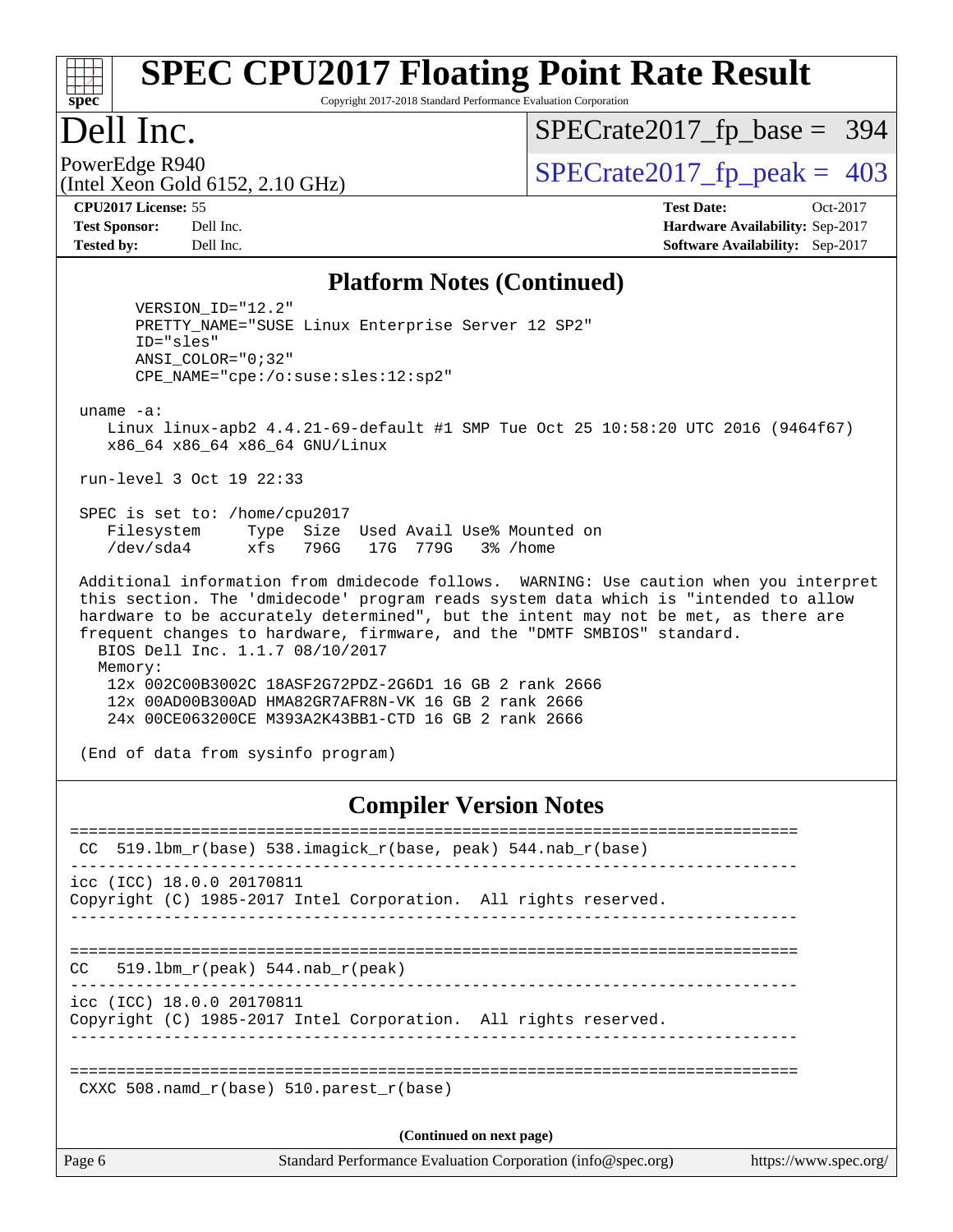| SI<br>ne<br>C. |  |  |  |  |  |  |
|----------------|--|--|--|--|--|--|

Copyright 2017-2018 Standard Performance Evaluation Corporation

### Dell Inc.

[SPECrate2017\\_fp\\_base =](http://www.spec.org/auto/cpu2017/Docs/result-fields.html#SPECrate2017fpbase) 394

(Intel Xeon Gold 6152, 2.10 GHz)

PowerEdge R940<br>(Intel Xeon Gold 6152, 2.10 GHz) [SPECrate2017\\_fp\\_peak =](http://www.spec.org/auto/cpu2017/Docs/result-fields.html#SPECrate2017fppeak) 403

| <b>CPU2017 License: 55</b> |
|----------------------------|
|----------------------------|

**[CPU2017 License:](http://www.spec.org/auto/cpu2017/Docs/result-fields.html#CPU2017License)** 55 **[Test Date:](http://www.spec.org/auto/cpu2017/Docs/result-fields.html#TestDate)** Oct-2017 **[Test Sponsor:](http://www.spec.org/auto/cpu2017/Docs/result-fields.html#TestSponsor)** Dell Inc. **[Hardware Availability:](http://www.spec.org/auto/cpu2017/Docs/result-fields.html#HardwareAvailability)** Sep-2017 **[Tested by:](http://www.spec.org/auto/cpu2017/Docs/result-fields.html#Testedby)** Dell Inc. **[Software Availability:](http://www.spec.org/auto/cpu2017/Docs/result-fields.html#SoftwareAvailability)** Sep-2017

#### **[Compiler Version Notes \(Continued\)](http://www.spec.org/auto/cpu2017/Docs/result-fields.html#CompilerVersionNotes)**

| Page 7                                                                                                                     | Standard Performance Evaluation Corporation (info@spec.org) | https://www.spec.org/ |
|----------------------------------------------------------------------------------------------------------------------------|-------------------------------------------------------------|-----------------------|
|                                                                                                                            | (Continued on next page)                                    |                       |
| icpc (ICC) 18.0.0 20170811<br>Copyright (C) 1985-2017 Intel Corporation. All rights reserved.<br>icc (ICC) 18.0.0 20170811 |                                                             |                       |
| 507.cactuBSSN_r(peak)<br>FC.                                                                                               |                                                             |                       |
| Copyright (C) 1985-2017 Intel Corporation. All rights reserved.                                                            |                                                             |                       |
| icc (ICC) 18.0.0 20170811<br>Copyright (C) 1985-2017 Intel Corporation.<br>ifort (IFORT) 18.0.0 20170811                   | All rights reserved.                                        |                       |
| icpc (ICC) 18.0.0 20170811<br>Copyright (C) 1985-2017 Intel Corporation. All rights reserved.                              |                                                             |                       |
| FC 507.cactuBSSN_r(base)                                                                                                   | ---------------------------------                           |                       |
| icc (ICC) 18.0.0 20170811<br>Copyright (C) 1985-2017 Intel Corporation. All rights reserved.                               |                                                             |                       |
| icpc (ICC) 18.0.0 20170811<br>Copyright (C) 1985-2017 Intel Corporation. All rights reserved.                              |                                                             |                       |
| 511.povray_r(peak) 526.blender_r(peak)<br>CC                                                                               |                                                             |                       |
| Copyright (C) 1985-2017 Intel Corporation. All rights reserved.                                                            |                                                             |                       |
| icpc (ICC) 18.0.0 20170811<br>Copyright (C) 1985-2017 Intel Corporation. All rights reserved.<br>icc (ICC) 18.0.0 20170811 |                                                             |                       |
| CC 511.povray_r(base) 526.blender_r(base)                                                                                  |                                                             |                       |
| icpc (ICC) 18.0.0 20170811<br>Copyright (C) 1985-2017 Intel Corporation. All rights reserved.                              |                                                             |                       |
| CXXC 508.namd_r(peak) 510.parest_r(peak)                                                                                   |                                                             |                       |
| Copyright (C) 1985-2017 Intel Corporation. All rights reserved.                                                            |                                                             |                       |
| icpc (ICC) 18.0.0 20170811                                                                                                 |                                                             |                       |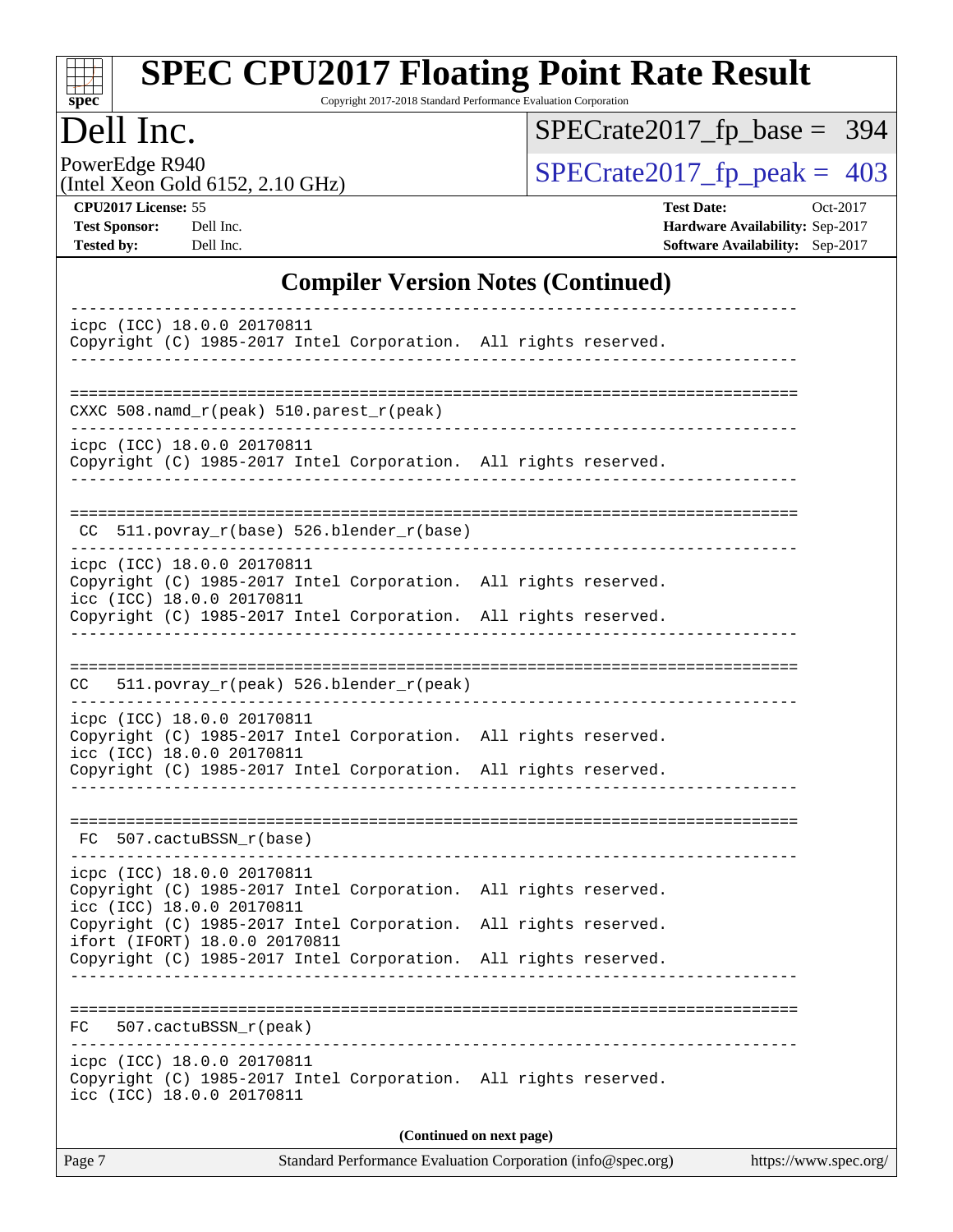

Copyright 2017-2018 Standard Performance Evaluation Corporation

### Dell Inc.

[SPECrate2017\\_fp\\_base =](http://www.spec.org/auto/cpu2017/Docs/result-fields.html#SPECrate2017fpbase) 394

PowerEdge R940<br>(Intel Xeon Gold 6152, 2.10 GHz)

 $SPECTate 2017_fp\_peak = 403$ 

**[CPU2017 License:](http://www.spec.org/auto/cpu2017/Docs/result-fields.html#CPU2017License)** 55 **[Test Date:](http://www.spec.org/auto/cpu2017/Docs/result-fields.html#TestDate)** Oct-2017 **[Test Sponsor:](http://www.spec.org/auto/cpu2017/Docs/result-fields.html#TestSponsor)** Dell Inc. **[Hardware Availability:](http://www.spec.org/auto/cpu2017/Docs/result-fields.html#HardwareAvailability)** Sep-2017 **[Tested by:](http://www.spec.org/auto/cpu2017/Docs/result-fields.html#Testedby)** Dell Inc. **[Software Availability:](http://www.spec.org/auto/cpu2017/Docs/result-fields.html#SoftwareAvailability)** Sep-2017

#### **[Compiler Version Notes \(Continued\)](http://www.spec.org/auto/cpu2017/Docs/result-fields.html#CompilerVersionNotes)**

| Copyright (C) 1985-2017 Intel Corporation. All rights reserved.<br>ifort (IFORT) 18.0.0 20170811<br>Copyright (C) 1985-2017 Intel Corporation. All rights reserved. |                                                                          |
|---------------------------------------------------------------------------------------------------------------------------------------------------------------------|--------------------------------------------------------------------------|
|                                                                                                                                                                     |                                                                          |
|                                                                                                                                                                     | FC 503.bwaves_r(base, peak) 549.fotonik3d_r(base, peak) 554.roms_r(base) |
| ifort (IFORT) 18.0.0 20170811<br>Copyright (C) 1985-2017 Intel Corporation. All rights reserved.                                                                    |                                                                          |
| $FC$ 554. roms $r$ (peak)                                                                                                                                           |                                                                          |
| ifort (IFORT) 18.0.0 20170811<br>Copyright (C) 1985-2017 Intel Corporation. All rights reserved.                                                                    |                                                                          |
| $CC$ 521.wrf_r(base) 527.cam4_r(base)                                                                                                                               |                                                                          |
| ifort (IFORT) 18.0.0 20170811<br>Copyright (C) 1985-2017 Intel Corporation. All rights reserved.<br>icc (ICC) 18.0.0 20170811                                       |                                                                          |
| Copyright (C) 1985-2017 Intel Corporation. All rights reserved.                                                                                                     |                                                                          |
| $CC = 521.wrf_r(peak) 527.cam4_r(peak)$                                                                                                                             |                                                                          |
| ifort (IFORT) 18.0.0 20170811<br>Copyright (C) 1985-2017 Intel Corporation. All rights reserved.<br>icc (ICC) 18.0.0 20170811                                       |                                                                          |
| Copyright (C) 1985-2017 Intel Corporation. All rights reserved.                                                                                                     |                                                                          |

### **[Base Compiler Invocation](http://www.spec.org/auto/cpu2017/Docs/result-fields.html#BaseCompilerInvocation)**

[C benchmarks](http://www.spec.org/auto/cpu2017/Docs/result-fields.html#Cbenchmarks): [icc](http://www.spec.org/cpu2017/results/res2017q4/cpu2017-20171114-00641.flags.html#user_CCbase_intel_icc_18.0_66fc1ee009f7361af1fbd72ca7dcefbb700085f36577c54f309893dd4ec40d12360134090235512931783d35fd58c0460139e722d5067c5574d8eaf2b3e37e92)

[C++ benchmarks:](http://www.spec.org/auto/cpu2017/Docs/result-fields.html#CXXbenchmarks) [icpc](http://www.spec.org/cpu2017/results/res2017q4/cpu2017-20171114-00641.flags.html#user_CXXbase_intel_icpc_18.0_c510b6838c7f56d33e37e94d029a35b4a7bccf4766a728ee175e80a419847e808290a9b78be685c44ab727ea267ec2f070ec5dc83b407c0218cded6866a35d07)

**(Continued on next page)**

Page 8 Standard Performance Evaluation Corporation [\(info@spec.org\)](mailto:info@spec.org) <https://www.spec.org/>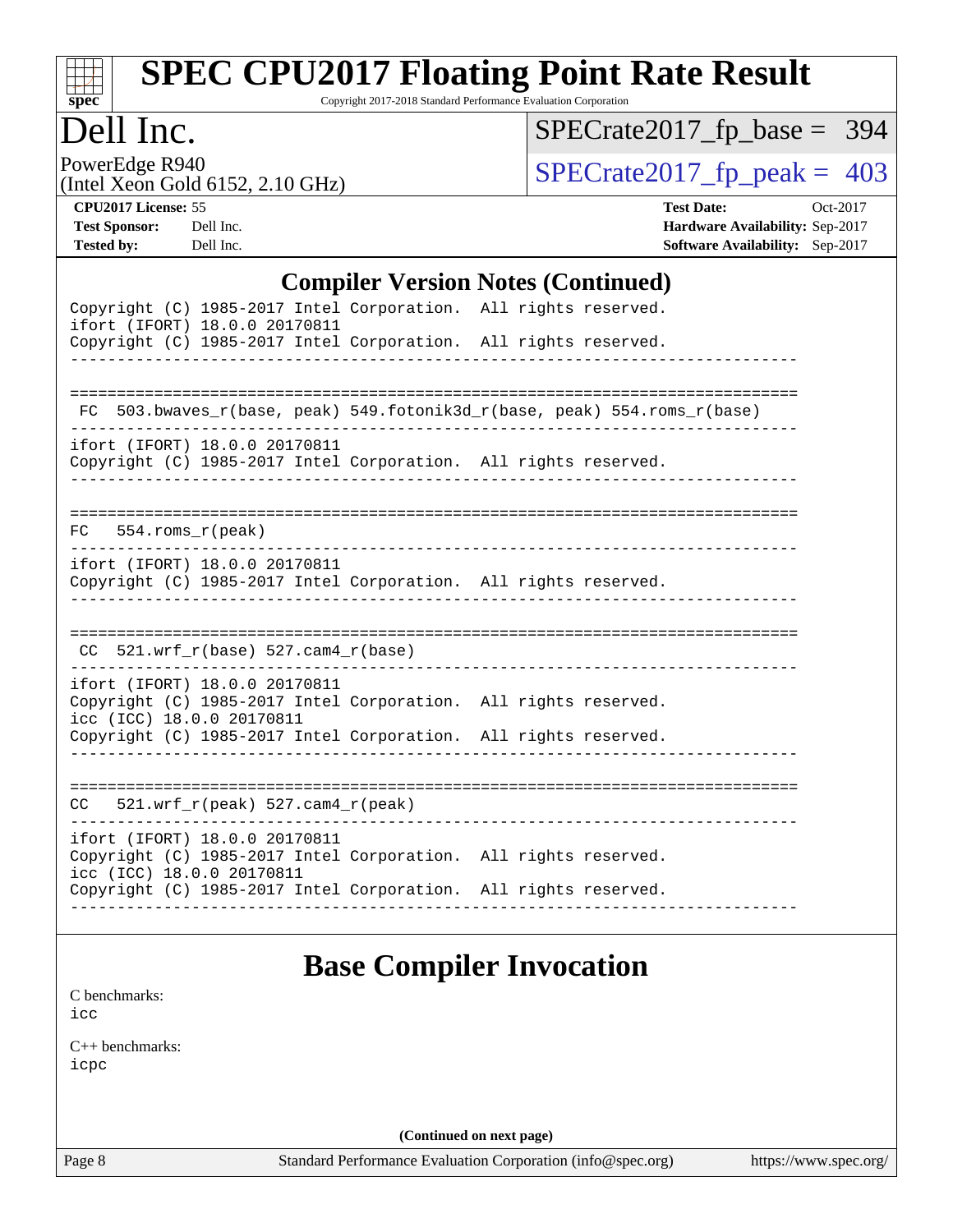

Copyright 2017-2018 Standard Performance Evaluation Corporation

### Dell Inc.

[SPECrate2017\\_fp\\_base =](http://www.spec.org/auto/cpu2017/Docs/result-fields.html#SPECrate2017fpbase) 394

(Intel Xeon Gold 6152, 2.10 GHz)

PowerEdge R940<br>  $\text{SPECrate2017\_fp\_peak} = 403$ 

**[CPU2017 License:](http://www.spec.org/auto/cpu2017/Docs/result-fields.html#CPU2017License)** 55 **[Test Date:](http://www.spec.org/auto/cpu2017/Docs/result-fields.html#TestDate)** Oct-2017 **[Test Sponsor:](http://www.spec.org/auto/cpu2017/Docs/result-fields.html#TestSponsor)** Dell Inc. **[Hardware Availability:](http://www.spec.org/auto/cpu2017/Docs/result-fields.html#HardwareAvailability)** Sep-2017 **[Tested by:](http://www.spec.org/auto/cpu2017/Docs/result-fields.html#Testedby)** Dell Inc. **[Software Availability:](http://www.spec.org/auto/cpu2017/Docs/result-fields.html#SoftwareAvailability)** Sep-2017

## **[Base Compiler Invocation \(Continued\)](http://www.spec.org/auto/cpu2017/Docs/result-fields.html#BaseCompilerInvocation)**

[Fortran benchmarks](http://www.spec.org/auto/cpu2017/Docs/result-fields.html#Fortranbenchmarks): [ifort](http://www.spec.org/cpu2017/results/res2017q4/cpu2017-20171114-00641.flags.html#user_FCbase_intel_ifort_18.0_8111460550e3ca792625aed983ce982f94888b8b503583aa7ba2b8303487b4d8a21a13e7191a45c5fd58ff318f48f9492884d4413fa793fd88dd292cad7027ca)

[Benchmarks using both Fortran and C](http://www.spec.org/auto/cpu2017/Docs/result-fields.html#BenchmarksusingbothFortranandC): [ifort](http://www.spec.org/cpu2017/results/res2017q4/cpu2017-20171114-00641.flags.html#user_CC_FCbase_intel_ifort_18.0_8111460550e3ca792625aed983ce982f94888b8b503583aa7ba2b8303487b4d8a21a13e7191a45c5fd58ff318f48f9492884d4413fa793fd88dd292cad7027ca) [icc](http://www.spec.org/cpu2017/results/res2017q4/cpu2017-20171114-00641.flags.html#user_CC_FCbase_intel_icc_18.0_66fc1ee009f7361af1fbd72ca7dcefbb700085f36577c54f309893dd4ec40d12360134090235512931783d35fd58c0460139e722d5067c5574d8eaf2b3e37e92)

[Benchmarks using both C and C++](http://www.spec.org/auto/cpu2017/Docs/result-fields.html#BenchmarksusingbothCandCXX): [icpc](http://www.spec.org/cpu2017/results/res2017q4/cpu2017-20171114-00641.flags.html#user_CC_CXXbase_intel_icpc_18.0_c510b6838c7f56d33e37e94d029a35b4a7bccf4766a728ee175e80a419847e808290a9b78be685c44ab727ea267ec2f070ec5dc83b407c0218cded6866a35d07) [icc](http://www.spec.org/cpu2017/results/res2017q4/cpu2017-20171114-00641.flags.html#user_CC_CXXbase_intel_icc_18.0_66fc1ee009f7361af1fbd72ca7dcefbb700085f36577c54f309893dd4ec40d12360134090235512931783d35fd58c0460139e722d5067c5574d8eaf2b3e37e92)

[Benchmarks using Fortran, C, and C++:](http://www.spec.org/auto/cpu2017/Docs/result-fields.html#BenchmarksusingFortranCandCXX) [icpc](http://www.spec.org/cpu2017/results/res2017q4/cpu2017-20171114-00641.flags.html#user_CC_CXX_FCbase_intel_icpc_18.0_c510b6838c7f56d33e37e94d029a35b4a7bccf4766a728ee175e80a419847e808290a9b78be685c44ab727ea267ec2f070ec5dc83b407c0218cded6866a35d07) [icc](http://www.spec.org/cpu2017/results/res2017q4/cpu2017-20171114-00641.flags.html#user_CC_CXX_FCbase_intel_icc_18.0_66fc1ee009f7361af1fbd72ca7dcefbb700085f36577c54f309893dd4ec40d12360134090235512931783d35fd58c0460139e722d5067c5574d8eaf2b3e37e92) [ifort](http://www.spec.org/cpu2017/results/res2017q4/cpu2017-20171114-00641.flags.html#user_CC_CXX_FCbase_intel_ifort_18.0_8111460550e3ca792625aed983ce982f94888b8b503583aa7ba2b8303487b4d8a21a13e7191a45c5fd58ff318f48f9492884d4413fa793fd88dd292cad7027ca)

### **[Base Portability Flags](http://www.spec.org/auto/cpu2017/Docs/result-fields.html#BasePortabilityFlags)**

 503.bwaves\_r: [-DSPEC\\_LP64](http://www.spec.org/cpu2017/results/res2017q4/cpu2017-20171114-00641.flags.html#suite_basePORTABILITY503_bwaves_r_DSPEC_LP64) 507.cactuBSSN\_r: [-DSPEC\\_LP64](http://www.spec.org/cpu2017/results/res2017q4/cpu2017-20171114-00641.flags.html#suite_basePORTABILITY507_cactuBSSN_r_DSPEC_LP64) 508.namd\_r: [-DSPEC\\_LP64](http://www.spec.org/cpu2017/results/res2017q4/cpu2017-20171114-00641.flags.html#suite_basePORTABILITY508_namd_r_DSPEC_LP64) 510.parest\_r: [-DSPEC\\_LP64](http://www.spec.org/cpu2017/results/res2017q4/cpu2017-20171114-00641.flags.html#suite_basePORTABILITY510_parest_r_DSPEC_LP64) 511.povray\_r: [-DSPEC\\_LP64](http://www.spec.org/cpu2017/results/res2017q4/cpu2017-20171114-00641.flags.html#suite_basePORTABILITY511_povray_r_DSPEC_LP64) 519.lbm\_r: [-DSPEC\\_LP64](http://www.spec.org/cpu2017/results/res2017q4/cpu2017-20171114-00641.flags.html#suite_basePORTABILITY519_lbm_r_DSPEC_LP64) 521.wrf\_r: [-DSPEC\\_LP64](http://www.spec.org/cpu2017/results/res2017q4/cpu2017-20171114-00641.flags.html#suite_basePORTABILITY521_wrf_r_DSPEC_LP64) [-DSPEC\\_CASE\\_FLAG](http://www.spec.org/cpu2017/results/res2017q4/cpu2017-20171114-00641.flags.html#b521.wrf_r_baseCPORTABILITY_DSPEC_CASE_FLAG) [-convert big\\_endian](http://www.spec.org/cpu2017/results/res2017q4/cpu2017-20171114-00641.flags.html#user_baseFPORTABILITY521_wrf_r_convert_big_endian_c3194028bc08c63ac5d04de18c48ce6d347e4e562e8892b8bdbdc0214820426deb8554edfa529a3fb25a586e65a3d812c835984020483e7e73212c4d31a38223) 526.blender\_r: [-DSPEC\\_LP64](http://www.spec.org/cpu2017/results/res2017q4/cpu2017-20171114-00641.flags.html#suite_basePORTABILITY526_blender_r_DSPEC_LP64) [-DSPEC\\_LINUX](http://www.spec.org/cpu2017/results/res2017q4/cpu2017-20171114-00641.flags.html#b526.blender_r_baseCPORTABILITY_DSPEC_LINUX) [-funsigned-char](http://www.spec.org/cpu2017/results/res2017q4/cpu2017-20171114-00641.flags.html#user_baseCPORTABILITY526_blender_r_force_uchar_40c60f00ab013830e2dd6774aeded3ff59883ba5a1fc5fc14077f794d777847726e2a5858cbc7672e36e1b067e7e5c1d9a74f7176df07886a243d7cc18edfe67) 527.cam4\_r: [-DSPEC\\_LP64](http://www.spec.org/cpu2017/results/res2017q4/cpu2017-20171114-00641.flags.html#suite_basePORTABILITY527_cam4_r_DSPEC_LP64) [-DSPEC\\_CASE\\_FLAG](http://www.spec.org/cpu2017/results/res2017q4/cpu2017-20171114-00641.flags.html#b527.cam4_r_baseCPORTABILITY_DSPEC_CASE_FLAG) 538.imagick\_r: [-DSPEC\\_LP64](http://www.spec.org/cpu2017/results/res2017q4/cpu2017-20171114-00641.flags.html#suite_basePORTABILITY538_imagick_r_DSPEC_LP64) 544.nab\_r: [-DSPEC\\_LP64](http://www.spec.org/cpu2017/results/res2017q4/cpu2017-20171114-00641.flags.html#suite_basePORTABILITY544_nab_r_DSPEC_LP64) 549.fotonik3d\_r: [-DSPEC\\_LP64](http://www.spec.org/cpu2017/results/res2017q4/cpu2017-20171114-00641.flags.html#suite_basePORTABILITY549_fotonik3d_r_DSPEC_LP64) 554.roms\_r: [-DSPEC\\_LP64](http://www.spec.org/cpu2017/results/res2017q4/cpu2017-20171114-00641.flags.html#suite_basePORTABILITY554_roms_r_DSPEC_LP64)

### **[Base Optimization Flags](http://www.spec.org/auto/cpu2017/Docs/result-fields.html#BaseOptimizationFlags)**

[C benchmarks](http://www.spec.org/auto/cpu2017/Docs/result-fields.html#Cbenchmarks): [-xCORE-AVX2](http://www.spec.org/cpu2017/results/res2017q4/cpu2017-20171114-00641.flags.html#user_CCbase_f-xCORE-AVX2) [-ipo](http://www.spec.org/cpu2017/results/res2017q4/cpu2017-20171114-00641.flags.html#user_CCbase_f-ipo) [-O3](http://www.spec.org/cpu2017/results/res2017q4/cpu2017-20171114-00641.flags.html#user_CCbase_f-O3) [-no-prec-div](http://www.spec.org/cpu2017/results/res2017q4/cpu2017-20171114-00641.flags.html#user_CCbase_f-no-prec-div) [-qopt-prefetch](http://www.spec.org/cpu2017/results/res2017q4/cpu2017-20171114-00641.flags.html#user_CCbase_f-qopt-prefetch) [-ffinite-math-only](http://www.spec.org/cpu2017/results/res2017q4/cpu2017-20171114-00641.flags.html#user_CCbase_f_finite_math_only_cb91587bd2077682c4b38af759c288ed7c732db004271a9512da14a4f8007909a5f1427ecbf1a0fb78ff2a814402c6114ac565ca162485bbcae155b5e4258871) [-qopt-mem-layout-trans=3](http://www.spec.org/cpu2017/results/res2017q4/cpu2017-20171114-00641.flags.html#user_CCbase_f-qopt-mem-layout-trans_de80db37974c74b1f0e20d883f0b675c88c3b01e9d123adea9b28688d64333345fb62bc4a798493513fdb68f60282f9a726aa07f478b2f7113531aecce732043) [C++ benchmarks:](http://www.spec.org/auto/cpu2017/Docs/result-fields.html#CXXbenchmarks) [-xCORE-AVX2](http://www.spec.org/cpu2017/results/res2017q4/cpu2017-20171114-00641.flags.html#user_CXXbase_f-xCORE-AVX2) [-ipo](http://www.spec.org/cpu2017/results/res2017q4/cpu2017-20171114-00641.flags.html#user_CXXbase_f-ipo) [-O3](http://www.spec.org/cpu2017/results/res2017q4/cpu2017-20171114-00641.flags.html#user_CXXbase_f-O3) [-no-prec-div](http://www.spec.org/cpu2017/results/res2017q4/cpu2017-20171114-00641.flags.html#user_CXXbase_f-no-prec-div) [-qopt-prefetch](http://www.spec.org/cpu2017/results/res2017q4/cpu2017-20171114-00641.flags.html#user_CXXbase_f-qopt-prefetch) [-ffinite-math-only](http://www.spec.org/cpu2017/results/res2017q4/cpu2017-20171114-00641.flags.html#user_CXXbase_f_finite_math_only_cb91587bd2077682c4b38af759c288ed7c732db004271a9512da14a4f8007909a5f1427ecbf1a0fb78ff2a814402c6114ac565ca162485bbcae155b5e4258871) [-qopt-mem-layout-trans=3](http://www.spec.org/cpu2017/results/res2017q4/cpu2017-20171114-00641.flags.html#user_CXXbase_f-qopt-mem-layout-trans_de80db37974c74b1f0e20d883f0b675c88c3b01e9d123adea9b28688d64333345fb62bc4a798493513fdb68f60282f9a726aa07f478b2f7113531aecce732043) [Fortran benchmarks](http://www.spec.org/auto/cpu2017/Docs/result-fields.html#Fortranbenchmarks): [-xCORE-AVX2](http://www.spec.org/cpu2017/results/res2017q4/cpu2017-20171114-00641.flags.html#user_FCbase_f-xCORE-AVX2) [-ipo](http://www.spec.org/cpu2017/results/res2017q4/cpu2017-20171114-00641.flags.html#user_FCbase_f-ipo) [-O3](http://www.spec.org/cpu2017/results/res2017q4/cpu2017-20171114-00641.flags.html#user_FCbase_f-O3) [-no-prec-div](http://www.spec.org/cpu2017/results/res2017q4/cpu2017-20171114-00641.flags.html#user_FCbase_f-no-prec-div) [-qopt-prefetch](http://www.spec.org/cpu2017/results/res2017q4/cpu2017-20171114-00641.flags.html#user_FCbase_f-qopt-prefetch) [-ffinite-math-only](http://www.spec.org/cpu2017/results/res2017q4/cpu2017-20171114-00641.flags.html#user_FCbase_f_finite_math_only_cb91587bd2077682c4b38af759c288ed7c732db004271a9512da14a4f8007909a5f1427ecbf1a0fb78ff2a814402c6114ac565ca162485bbcae155b5e4258871) [-qopt-mem-layout-trans=3](http://www.spec.org/cpu2017/results/res2017q4/cpu2017-20171114-00641.flags.html#user_FCbase_f-qopt-mem-layout-trans_de80db37974c74b1f0e20d883f0b675c88c3b01e9d123adea9b28688d64333345fb62bc4a798493513fdb68f60282f9a726aa07f478b2f7113531aecce732043) [-nostandard-realloc-lhs](http://www.spec.org/cpu2017/results/res2017q4/cpu2017-20171114-00641.flags.html#user_FCbase_f_2003_std_realloc_82b4557e90729c0f113870c07e44d33d6f5a304b4f63d4c15d2d0f1fab99f5daaed73bdb9275d9ae411527f28b936061aa8b9c8f2d63842963b95c9dd6426b8a) [-align array32byte](http://www.spec.org/cpu2017/results/res2017q4/cpu2017-20171114-00641.flags.html#user_FCbase_align_array32byte_b982fe038af199962ba9a80c053b8342c548c85b40b8e86eb3cc33dee0d7986a4af373ac2d51c3f7cf710a18d62fdce2948f201cd044323541f22fc0fffc51b6)

**(Continued on next page)**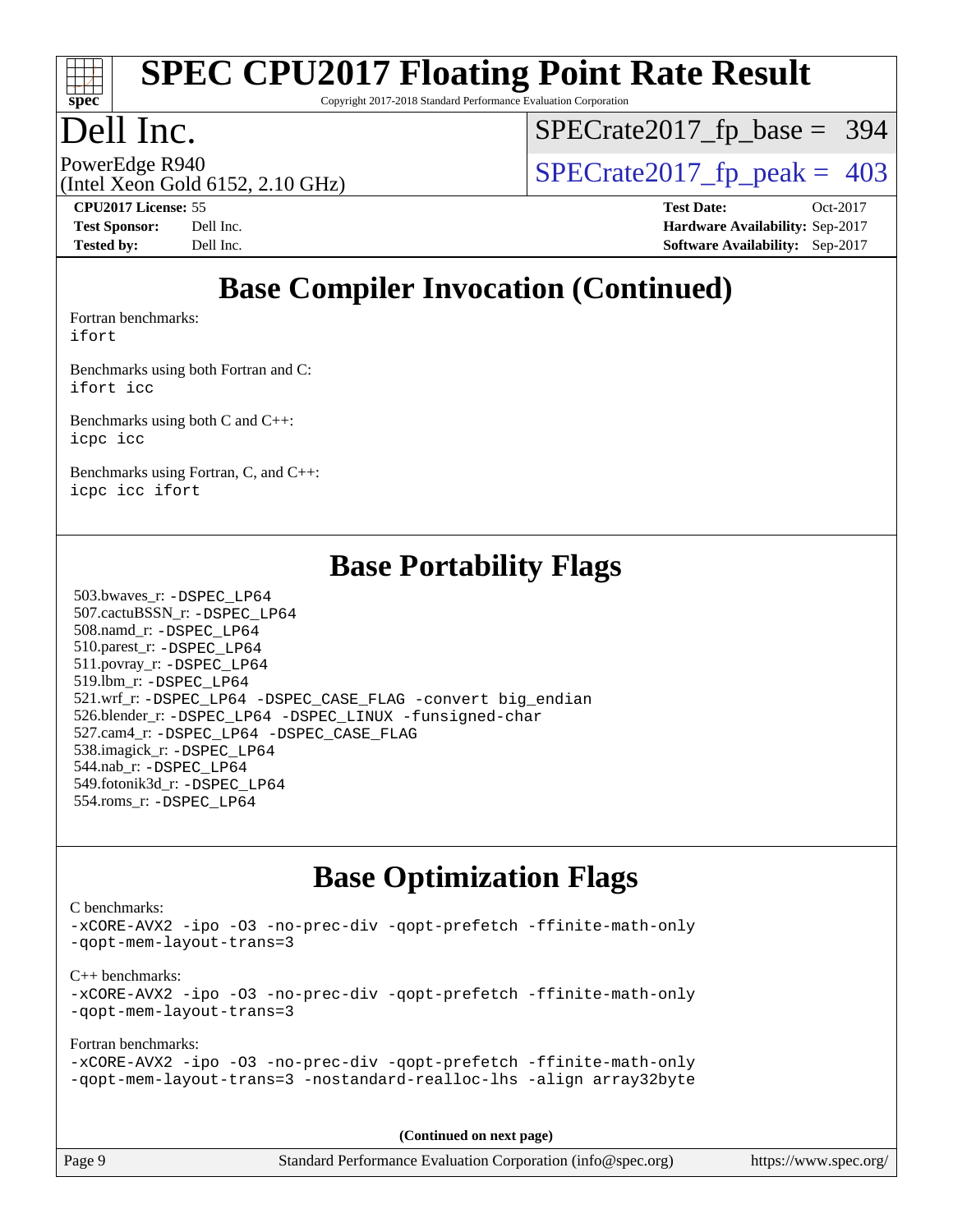

Copyright 2017-2018 Standard Performance Evaluation Corporation

### Dell Inc.

[SPECrate2017\\_fp\\_base =](http://www.spec.org/auto/cpu2017/Docs/result-fields.html#SPECrate2017fpbase) 394

(Intel Xeon Gold 6152, 2.10 GHz)

PowerEdge R940<br>(Intel Xeon Gold 6152, 2.10 GHz)  $\begin{array}{c|c}\n\text{SPECrate2017\_fp\_peak = 403}\n\end{array}$ 

**[CPU2017 License:](http://www.spec.org/auto/cpu2017/Docs/result-fields.html#CPU2017License)** 55 **[Test Date:](http://www.spec.org/auto/cpu2017/Docs/result-fields.html#TestDate)** Oct-2017 **[Test Sponsor:](http://www.spec.org/auto/cpu2017/Docs/result-fields.html#TestSponsor)** Dell Inc. **[Hardware Availability:](http://www.spec.org/auto/cpu2017/Docs/result-fields.html#HardwareAvailability)** Sep-2017 **[Tested by:](http://www.spec.org/auto/cpu2017/Docs/result-fields.html#Testedby)** Dell Inc. **[Software Availability:](http://www.spec.org/auto/cpu2017/Docs/result-fields.html#SoftwareAvailability)** Sep-2017

## **[Base Optimization Flags \(Continued\)](http://www.spec.org/auto/cpu2017/Docs/result-fields.html#BaseOptimizationFlags)**

[Benchmarks using both Fortran and C](http://www.spec.org/auto/cpu2017/Docs/result-fields.html#BenchmarksusingbothFortranandC):

[-xCORE-AVX2](http://www.spec.org/cpu2017/results/res2017q4/cpu2017-20171114-00641.flags.html#user_CC_FCbase_f-xCORE-AVX2) [-ipo](http://www.spec.org/cpu2017/results/res2017q4/cpu2017-20171114-00641.flags.html#user_CC_FCbase_f-ipo) [-O3](http://www.spec.org/cpu2017/results/res2017q4/cpu2017-20171114-00641.flags.html#user_CC_FCbase_f-O3) [-no-prec-div](http://www.spec.org/cpu2017/results/res2017q4/cpu2017-20171114-00641.flags.html#user_CC_FCbase_f-no-prec-div) [-qopt-prefetch](http://www.spec.org/cpu2017/results/res2017q4/cpu2017-20171114-00641.flags.html#user_CC_FCbase_f-qopt-prefetch) [-ffinite-math-only](http://www.spec.org/cpu2017/results/res2017q4/cpu2017-20171114-00641.flags.html#user_CC_FCbase_f_finite_math_only_cb91587bd2077682c4b38af759c288ed7c732db004271a9512da14a4f8007909a5f1427ecbf1a0fb78ff2a814402c6114ac565ca162485bbcae155b5e4258871) [-qopt-mem-layout-trans=3](http://www.spec.org/cpu2017/results/res2017q4/cpu2017-20171114-00641.flags.html#user_CC_FCbase_f-qopt-mem-layout-trans_de80db37974c74b1f0e20d883f0b675c88c3b01e9d123adea9b28688d64333345fb62bc4a798493513fdb68f60282f9a726aa07f478b2f7113531aecce732043) [-nostandard-realloc-lhs](http://www.spec.org/cpu2017/results/res2017q4/cpu2017-20171114-00641.flags.html#user_CC_FCbase_f_2003_std_realloc_82b4557e90729c0f113870c07e44d33d6f5a304b4f63d4c15d2d0f1fab99f5daaed73bdb9275d9ae411527f28b936061aa8b9c8f2d63842963b95c9dd6426b8a) [-align array32byte](http://www.spec.org/cpu2017/results/res2017q4/cpu2017-20171114-00641.flags.html#user_CC_FCbase_align_array32byte_b982fe038af199962ba9a80c053b8342c548c85b40b8e86eb3cc33dee0d7986a4af373ac2d51c3f7cf710a18d62fdce2948f201cd044323541f22fc0fffc51b6) [Benchmarks using both C and C++](http://www.spec.org/auto/cpu2017/Docs/result-fields.html#BenchmarksusingbothCandCXX): [-xCORE-AVX2](http://www.spec.org/cpu2017/results/res2017q4/cpu2017-20171114-00641.flags.html#user_CC_CXXbase_f-xCORE-AVX2) [-ipo](http://www.spec.org/cpu2017/results/res2017q4/cpu2017-20171114-00641.flags.html#user_CC_CXXbase_f-ipo) [-O3](http://www.spec.org/cpu2017/results/res2017q4/cpu2017-20171114-00641.flags.html#user_CC_CXXbase_f-O3) [-no-prec-div](http://www.spec.org/cpu2017/results/res2017q4/cpu2017-20171114-00641.flags.html#user_CC_CXXbase_f-no-prec-div) [-qopt-prefetch](http://www.spec.org/cpu2017/results/res2017q4/cpu2017-20171114-00641.flags.html#user_CC_CXXbase_f-qopt-prefetch) [-ffinite-math-only](http://www.spec.org/cpu2017/results/res2017q4/cpu2017-20171114-00641.flags.html#user_CC_CXXbase_f_finite_math_only_cb91587bd2077682c4b38af759c288ed7c732db004271a9512da14a4f8007909a5f1427ecbf1a0fb78ff2a814402c6114ac565ca162485bbcae155b5e4258871) [-qopt-mem-layout-trans=3](http://www.spec.org/cpu2017/results/res2017q4/cpu2017-20171114-00641.flags.html#user_CC_CXXbase_f-qopt-mem-layout-trans_de80db37974c74b1f0e20d883f0b675c88c3b01e9d123adea9b28688d64333345fb62bc4a798493513fdb68f60282f9a726aa07f478b2f7113531aecce732043) [Benchmarks using Fortran, C, and C++:](http://www.spec.org/auto/cpu2017/Docs/result-fields.html#BenchmarksusingFortranCandCXX) [-xCORE-AVX2](http://www.spec.org/cpu2017/results/res2017q4/cpu2017-20171114-00641.flags.html#user_CC_CXX_FCbase_f-xCORE-AVX2) [-ipo](http://www.spec.org/cpu2017/results/res2017q4/cpu2017-20171114-00641.flags.html#user_CC_CXX_FCbase_f-ipo) [-O3](http://www.spec.org/cpu2017/results/res2017q4/cpu2017-20171114-00641.flags.html#user_CC_CXX_FCbase_f-O3) [-no-prec-div](http://www.spec.org/cpu2017/results/res2017q4/cpu2017-20171114-00641.flags.html#user_CC_CXX_FCbase_f-no-prec-div) [-qopt-prefetch](http://www.spec.org/cpu2017/results/res2017q4/cpu2017-20171114-00641.flags.html#user_CC_CXX_FCbase_f-qopt-prefetch) [-ffinite-math-only](http://www.spec.org/cpu2017/results/res2017q4/cpu2017-20171114-00641.flags.html#user_CC_CXX_FCbase_f_finite_math_only_cb91587bd2077682c4b38af759c288ed7c732db004271a9512da14a4f8007909a5f1427ecbf1a0fb78ff2a814402c6114ac565ca162485bbcae155b5e4258871) [-qopt-mem-layout-trans=3](http://www.spec.org/cpu2017/results/res2017q4/cpu2017-20171114-00641.flags.html#user_CC_CXX_FCbase_f-qopt-mem-layout-trans_de80db37974c74b1f0e20d883f0b675c88c3b01e9d123adea9b28688d64333345fb62bc4a798493513fdb68f60282f9a726aa07f478b2f7113531aecce732043) [-nostandard-realloc-lhs](http://www.spec.org/cpu2017/results/res2017q4/cpu2017-20171114-00641.flags.html#user_CC_CXX_FCbase_f_2003_std_realloc_82b4557e90729c0f113870c07e44d33d6f5a304b4f63d4c15d2d0f1fab99f5daaed73bdb9275d9ae411527f28b936061aa8b9c8f2d63842963b95c9dd6426b8a) [-align array32byte](http://www.spec.org/cpu2017/results/res2017q4/cpu2017-20171114-00641.flags.html#user_CC_CXX_FCbase_align_array32byte_b982fe038af199962ba9a80c053b8342c548c85b40b8e86eb3cc33dee0d7986a4af373ac2d51c3f7cf710a18d62fdce2948f201cd044323541f22fc0fffc51b6)

### **[Base Other Flags](http://www.spec.org/auto/cpu2017/Docs/result-fields.html#BaseOtherFlags)**

[C benchmarks](http://www.spec.org/auto/cpu2017/Docs/result-fields.html#Cbenchmarks):  $-m64 - std = c11$  $-m64 - std = c11$ 

[C++ benchmarks:](http://www.spec.org/auto/cpu2017/Docs/result-fields.html#CXXbenchmarks) [-m64](http://www.spec.org/cpu2017/results/res2017q4/cpu2017-20171114-00641.flags.html#user_CXXbase_intel_intel64_18.0_af43caccfc8ded86e7699f2159af6efc7655f51387b94da716254467f3c01020a5059329e2569e4053f409e7c9202a7efc638f7a6d1ffb3f52dea4a3e31d82ab)

[Fortran benchmarks](http://www.spec.org/auto/cpu2017/Docs/result-fields.html#Fortranbenchmarks):  $-m64$ 

[Benchmarks using both Fortran and C](http://www.spec.org/auto/cpu2017/Docs/result-fields.html#BenchmarksusingbothFortranandC):  $-m64 - std = c11$  $-m64 - std = c11$ 

[Benchmarks using both C and C++](http://www.spec.org/auto/cpu2017/Docs/result-fields.html#BenchmarksusingbothCandCXX):  $-m64 - std = c11$  $-m64 - std = c11$ 

[Benchmarks using Fortran, C, and C++:](http://www.spec.org/auto/cpu2017/Docs/result-fields.html#BenchmarksusingFortranCandCXX)  $-m64 - std = c11$  $-m64 - std = c11$ 

### **[Peak Compiler Invocation](http://www.spec.org/auto/cpu2017/Docs/result-fields.html#PeakCompilerInvocation)**

[C benchmarks](http://www.spec.org/auto/cpu2017/Docs/result-fields.html#Cbenchmarks): [icc](http://www.spec.org/cpu2017/results/res2017q4/cpu2017-20171114-00641.flags.html#user_CCpeak_intel_icc_18.0_66fc1ee009f7361af1fbd72ca7dcefbb700085f36577c54f309893dd4ec40d12360134090235512931783d35fd58c0460139e722d5067c5574d8eaf2b3e37e92)

[C++ benchmarks:](http://www.spec.org/auto/cpu2017/Docs/result-fields.html#CXXbenchmarks) [icpc](http://www.spec.org/cpu2017/results/res2017q4/cpu2017-20171114-00641.flags.html#user_CXXpeak_intel_icpc_18.0_c510b6838c7f56d33e37e94d029a35b4a7bccf4766a728ee175e80a419847e808290a9b78be685c44ab727ea267ec2f070ec5dc83b407c0218cded6866a35d07)

[Fortran benchmarks](http://www.spec.org/auto/cpu2017/Docs/result-fields.html#Fortranbenchmarks): [ifort](http://www.spec.org/cpu2017/results/res2017q4/cpu2017-20171114-00641.flags.html#user_FCpeak_intel_ifort_18.0_8111460550e3ca792625aed983ce982f94888b8b503583aa7ba2b8303487b4d8a21a13e7191a45c5fd58ff318f48f9492884d4413fa793fd88dd292cad7027ca)

**(Continued on next page)**

Page 10 Standard Performance Evaluation Corporation [\(info@spec.org\)](mailto:info@spec.org) <https://www.spec.org/>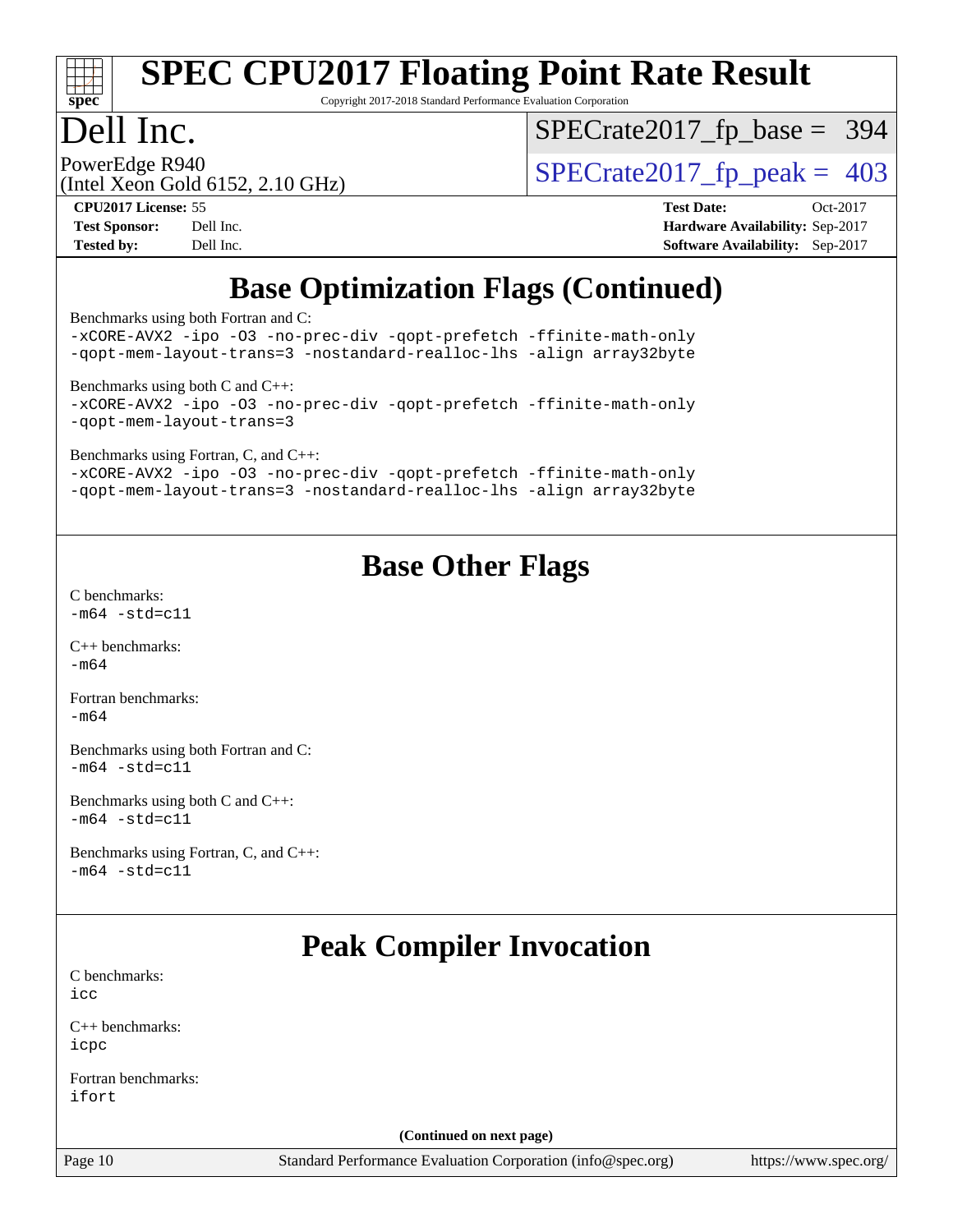

Copyright 2017-2018 Standard Performance Evaluation Corporation

### Dell Inc.

[SPECrate2017\\_fp\\_base =](http://www.spec.org/auto/cpu2017/Docs/result-fields.html#SPECrate2017fpbase) 394

(Intel Xeon Gold 6152, 2.10 GHz)

PowerEdge R940<br>(Intel Xeon Gold 6152, 2.10 GHz)  $\begin{array}{c|c}\n\text{SPECrate2017\_fp\_peak = 403}\n\end{array}$ 

**[CPU2017 License:](http://www.spec.org/auto/cpu2017/Docs/result-fields.html#CPU2017License)** 55 **[Test Date:](http://www.spec.org/auto/cpu2017/Docs/result-fields.html#TestDate)** Oct-2017 **[Test Sponsor:](http://www.spec.org/auto/cpu2017/Docs/result-fields.html#TestSponsor)** Dell Inc. **[Hardware Availability:](http://www.spec.org/auto/cpu2017/Docs/result-fields.html#HardwareAvailability)** Sep-2017 **[Tested by:](http://www.spec.org/auto/cpu2017/Docs/result-fields.html#Testedby)** Dell Inc. **[Software Availability:](http://www.spec.org/auto/cpu2017/Docs/result-fields.html#SoftwareAvailability)** Sep-2017

## **[Peak Compiler Invocation \(Continued\)](http://www.spec.org/auto/cpu2017/Docs/result-fields.html#PeakCompilerInvocation)**

[Benchmarks using both Fortran and C](http://www.spec.org/auto/cpu2017/Docs/result-fields.html#BenchmarksusingbothFortranandC): [ifort](http://www.spec.org/cpu2017/results/res2017q4/cpu2017-20171114-00641.flags.html#user_CC_FCpeak_intel_ifort_18.0_8111460550e3ca792625aed983ce982f94888b8b503583aa7ba2b8303487b4d8a21a13e7191a45c5fd58ff318f48f9492884d4413fa793fd88dd292cad7027ca) [icc](http://www.spec.org/cpu2017/results/res2017q4/cpu2017-20171114-00641.flags.html#user_CC_FCpeak_intel_icc_18.0_66fc1ee009f7361af1fbd72ca7dcefbb700085f36577c54f309893dd4ec40d12360134090235512931783d35fd58c0460139e722d5067c5574d8eaf2b3e37e92)

[Benchmarks using both C and C++](http://www.spec.org/auto/cpu2017/Docs/result-fields.html#BenchmarksusingbothCandCXX): [icpc](http://www.spec.org/cpu2017/results/res2017q4/cpu2017-20171114-00641.flags.html#user_CC_CXXpeak_intel_icpc_18.0_c510b6838c7f56d33e37e94d029a35b4a7bccf4766a728ee175e80a419847e808290a9b78be685c44ab727ea267ec2f070ec5dc83b407c0218cded6866a35d07) [icc](http://www.spec.org/cpu2017/results/res2017q4/cpu2017-20171114-00641.flags.html#user_CC_CXXpeak_intel_icc_18.0_66fc1ee009f7361af1fbd72ca7dcefbb700085f36577c54f309893dd4ec40d12360134090235512931783d35fd58c0460139e722d5067c5574d8eaf2b3e37e92)

[Benchmarks using Fortran, C, and C++:](http://www.spec.org/auto/cpu2017/Docs/result-fields.html#BenchmarksusingFortranCandCXX) [icpc](http://www.spec.org/cpu2017/results/res2017q4/cpu2017-20171114-00641.flags.html#user_CC_CXX_FCpeak_intel_icpc_18.0_c510b6838c7f56d33e37e94d029a35b4a7bccf4766a728ee175e80a419847e808290a9b78be685c44ab727ea267ec2f070ec5dc83b407c0218cded6866a35d07) [icc](http://www.spec.org/cpu2017/results/res2017q4/cpu2017-20171114-00641.flags.html#user_CC_CXX_FCpeak_intel_icc_18.0_66fc1ee009f7361af1fbd72ca7dcefbb700085f36577c54f309893dd4ec40d12360134090235512931783d35fd58c0460139e722d5067c5574d8eaf2b3e37e92) [ifort](http://www.spec.org/cpu2017/results/res2017q4/cpu2017-20171114-00641.flags.html#user_CC_CXX_FCpeak_intel_ifort_18.0_8111460550e3ca792625aed983ce982f94888b8b503583aa7ba2b8303487b4d8a21a13e7191a45c5fd58ff318f48f9492884d4413fa793fd88dd292cad7027ca)

### **[Peak Portability Flags](http://www.spec.org/auto/cpu2017/Docs/result-fields.html#PeakPortabilityFlags)**

Same as Base Portability Flags

## **[Peak Optimization Flags](http://www.spec.org/auto/cpu2017/Docs/result-fields.html#PeakOptimizationFlags)**

[C benchmarks](http://www.spec.org/auto/cpu2017/Docs/result-fields.html#Cbenchmarks):

```
 519.lbm_r: -prof-gen(pass 1) -prof-use(pass 2) -ipo -xCORE-AVX2 -O3
-no-prec-div -qopt-prefetch -ffinite-math-only
-qopt-mem-layout-trans=3
```

```
 538.imagick_r: -xCORE-AVX2 -ipo -O3 -no-prec-div -qopt-prefetch
-ffinite-math-only -qopt-mem-layout-trans=3
```
544.nab\_r: Same as 519.lbm\_r

```
C++ benchmarks: 
-prof-gen(pass 1) -prof-use(pass 2) -ipo -xCORE-AVX2 -O3
-no-prec-div -qopt-prefetch -ffinite-math-only
-qopt-mem-layout-trans=3
```
[Fortran benchmarks](http://www.spec.org/auto/cpu2017/Docs/result-fields.html#Fortranbenchmarks):

```
 503.bwaves_r: -xCORE-AVX2 -ipo -O3 -no-prec-div -qopt-prefetch
-ffinite-math-only -qopt-mem-layout-trans=3
-nostandard-realloc-lhs -align array32byte
```
549.fotonik3d\_r: Same as 503.bwaves\_r

**(Continued on next page)**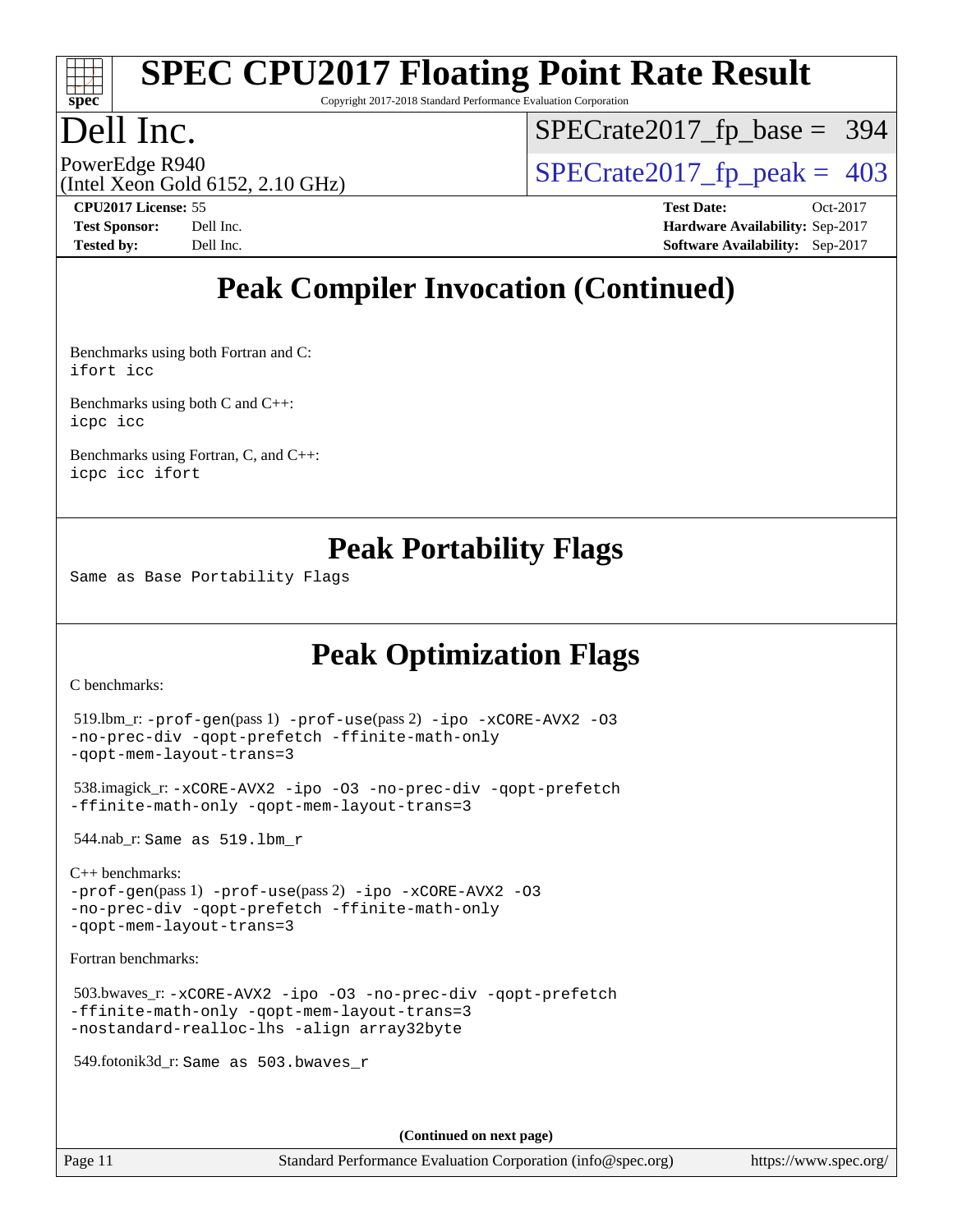

Copyright 2017-2018 Standard Performance Evaluation Corporation

### Dell Inc.

[SPECrate2017\\_fp\\_base =](http://www.spec.org/auto/cpu2017/Docs/result-fields.html#SPECrate2017fpbase) 394

(Intel Xeon Gold 6152, 2.10 GHz)

PowerEdge R940<br>  $\text{SPECrate2017\_fp\_peak} = 403$ 

**[CPU2017 License:](http://www.spec.org/auto/cpu2017/Docs/result-fields.html#CPU2017License)** 55 **[Test Date:](http://www.spec.org/auto/cpu2017/Docs/result-fields.html#TestDate)** Oct-2017 **[Test Sponsor:](http://www.spec.org/auto/cpu2017/Docs/result-fields.html#TestSponsor)** Dell Inc. **[Hardware Availability:](http://www.spec.org/auto/cpu2017/Docs/result-fields.html#HardwareAvailability)** Sep-2017 **[Tested by:](http://www.spec.org/auto/cpu2017/Docs/result-fields.html#Testedby)** Dell Inc. **[Software Availability:](http://www.spec.org/auto/cpu2017/Docs/result-fields.html#SoftwareAvailability)** Sep-2017

## **[Peak Optimization Flags \(Continued\)](http://www.spec.org/auto/cpu2017/Docs/result-fields.html#PeakOptimizationFlags)**

```
 554.roms_r: -prof-gen(pass 1) -prof-use(pass 2) -ipo -xCORE-AVX2 -O3
-no-prec-div -qopt-prefetch -ffinite-math-only
-qopt-mem-layout-trans=3 -nostandard-realloc-lhs
-align array32byte
Benchmarks using both Fortran and C: 
-prof-gen(pass 1) -prof-use(pass 2) -ipo -xCORE-AVX2 -O3
-no-prec-div -qopt-prefetch -ffinite-math-only
-qopt-mem-layout-trans=3 -nostandard-realloc-lhs -align array32byte
Benchmarks using both C and C++: 
-prof-gen(pass 1) -prof-use(pass 2) -ipo -xCORE-AVX2 -O3
-no-prec-div -qopt-prefetch -ffinite-math-only
-qopt-mem-layout-trans=3
Benchmarks using Fortran, C, and C++: 
-prof-gen(pass 1) -prof-use(pass 2) -ipo -xCORE-AVX2 -O3
-no-prec-div -qopt-prefetch -ffinite-math-only
-qopt-mem-layout-trans=3 -nostandard-realloc-lhs -align array32byte
```
### **[Peak Other Flags](http://www.spec.org/auto/cpu2017/Docs/result-fields.html#PeakOtherFlags)**

[C benchmarks](http://www.spec.org/auto/cpu2017/Docs/result-fields.html#Cbenchmarks):  $-m64 - std= c11$  $-m64 - std= c11$ 

[C++ benchmarks:](http://www.spec.org/auto/cpu2017/Docs/result-fields.html#CXXbenchmarks)  $-m64$ 

[Fortran benchmarks](http://www.spec.org/auto/cpu2017/Docs/result-fields.html#Fortranbenchmarks): [-m64](http://www.spec.org/cpu2017/results/res2017q4/cpu2017-20171114-00641.flags.html#user_FCpeak_intel_intel64_18.0_af43caccfc8ded86e7699f2159af6efc7655f51387b94da716254467f3c01020a5059329e2569e4053f409e7c9202a7efc638f7a6d1ffb3f52dea4a3e31d82ab)

[Benchmarks using both Fortran and C](http://www.spec.org/auto/cpu2017/Docs/result-fields.html#BenchmarksusingbothFortranandC):  $-m64 - std= c11$  $-m64 - std= c11$ 

[Benchmarks using both C and C++](http://www.spec.org/auto/cpu2017/Docs/result-fields.html#BenchmarksusingbothCandCXX):  $-m64 - std= c11$  $-m64 - std= c11$ 

[Benchmarks using Fortran, C, and C++:](http://www.spec.org/auto/cpu2017/Docs/result-fields.html#BenchmarksusingFortranCandCXX)  $-m64 - std= c11$  $-m64 - std= c11$ 

The flags files that were used to format this result can be browsed at

```
http://www.spec.org/cpu2017/flags/Intel-ic18.0-official-linux64.html
http://www.spec.org/cpu2017/flags/Dell-Platform-Flags-PowerEdge14G-revC.html
```
Page 12 Standard Performance Evaluation Corporation [\(info@spec.org\)](mailto:info@spec.org) <https://www.spec.org/>